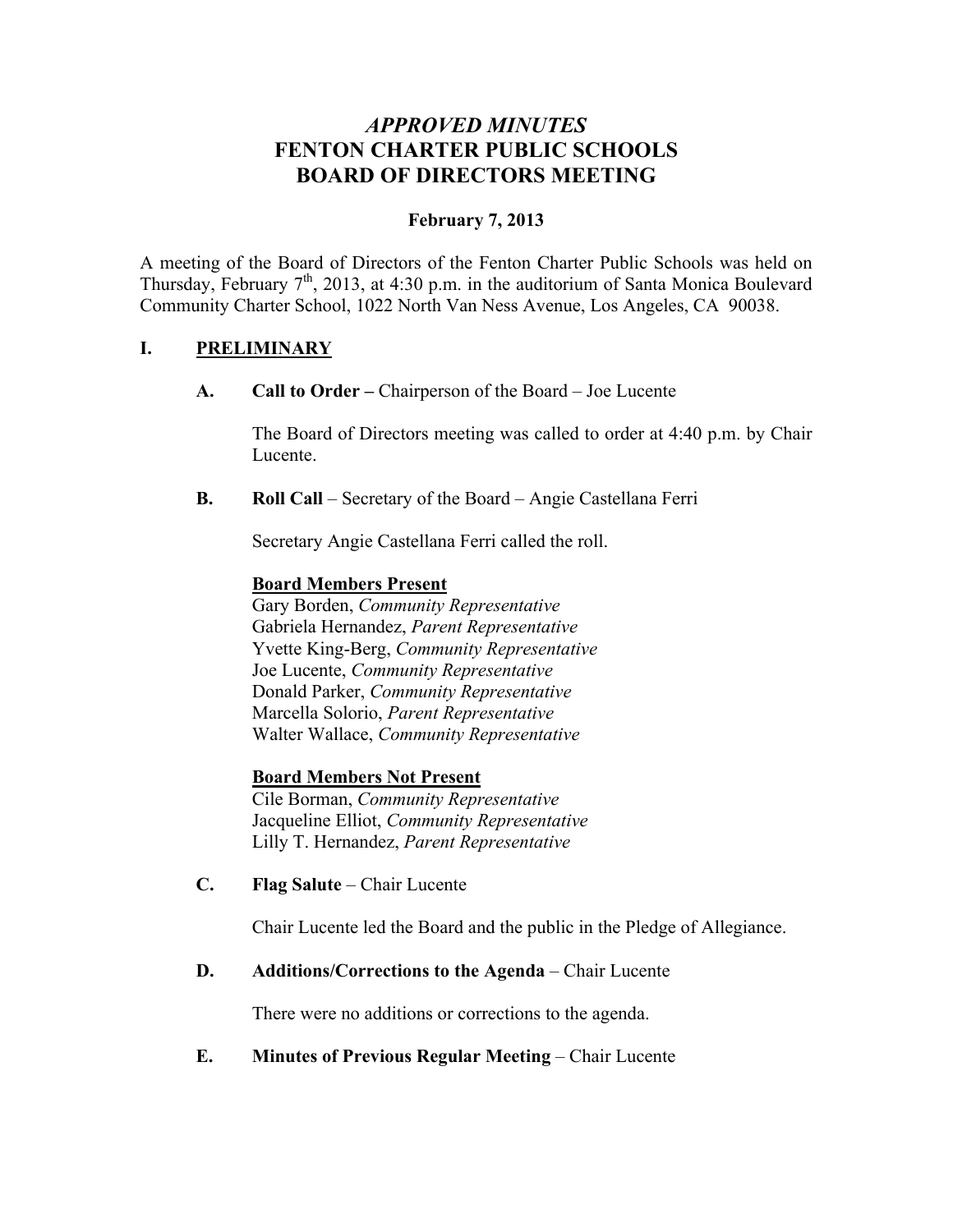The minutes of the January 10, 2013 meeting were amended to reflect that 8 Board members were present and each vote reflected a total of 8 votes. The minutes were further amended by removing the actual motion and second of the Closed Session item.

On **MOTION** of Yvette King-Berg, **SECONDED** by Walter Wallace and **CARRIED** by a vote of 7 (YES) and 0 (NO), the minutes of the January 10, 2013 Regular Meeting of the Board of Directors were approved as amended.

### **II. COMMUNICATIONS**

**A. Presentations from the Public** – Chair Lucente

There were no presentations from the public.

#### **B. Committee/Council Reports**

Minutes of all meetings held by any committee and/or council were sent to the Board Members prior to this meeting.

There were no further reports by committees/councils.

### **C. Treasurer/CFO's Report -**

Paul Khoury, Treasurer and CFO, presented.

### **D. Directors' Reports** -

Fenton Primary Center – Richard Parra, Director, reported.

Fenton Avenue Charter School – Michelle Rappino, Director, reported.

Santa Monica Boulevard Community Charter School - Vahe Markarian, Director of Operations, and David Riddick, Director of Instruction/Managing Director, reported.

### **E. Executive Director's Report -**

Fenton Charter Public Schools – Irene Sumida, Executive Director, reported.

### **III. CONSENT AGENDA ITEMS**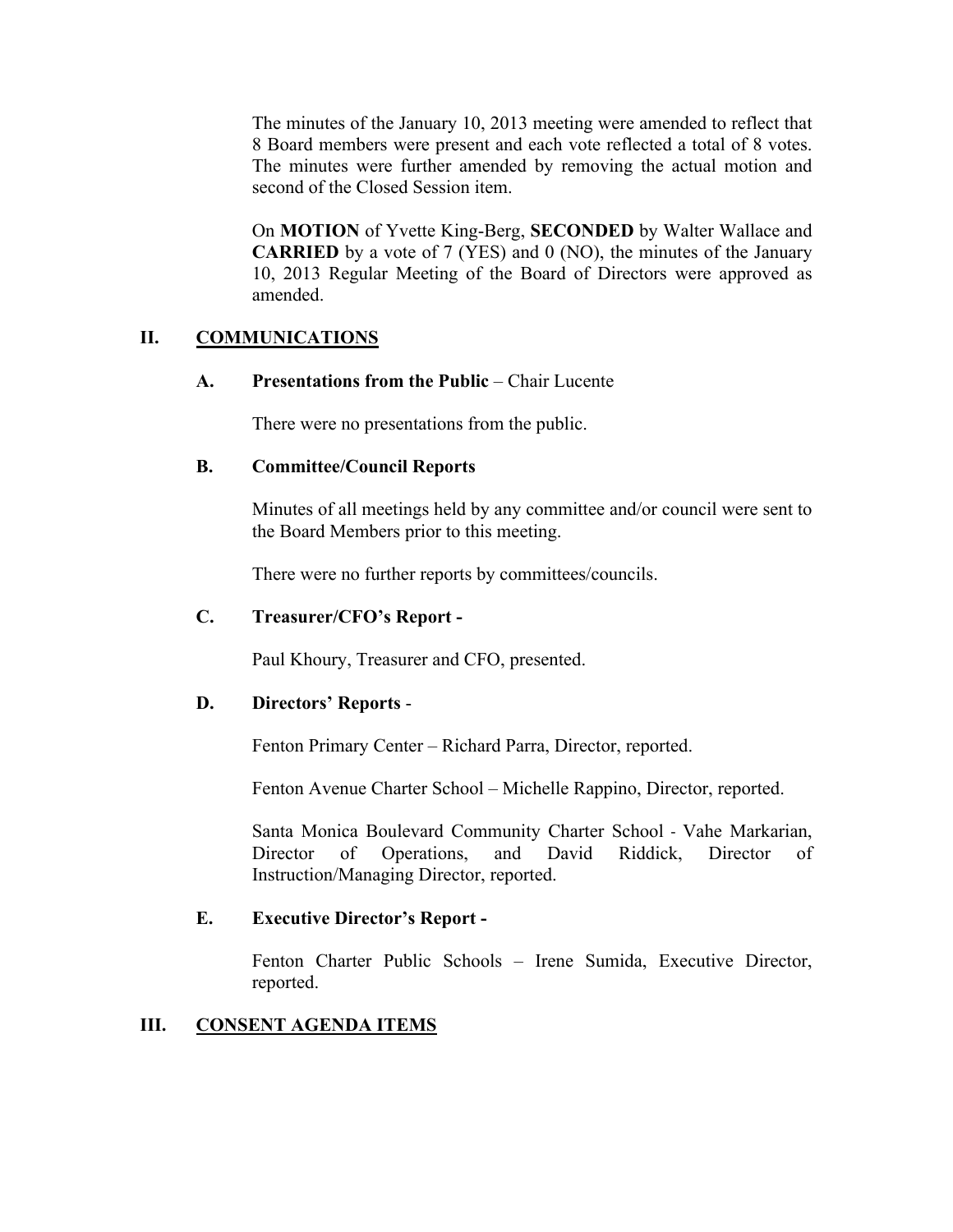On **MOTION** of Gary Borden, **SECONDED** by Yvette King-Berg and **CARRIED** by a vote of 7 (YES) and 0 (NO), the Consent Calendar (items A-E) were approved.

#### **IV. ITEMS SCHEDULED FOR ACTION**

#### **A. Recommendation to approve committee members for ad hoc committee to identify potential eleventh board member.**

On **MOTION** of Walter Wallace, **SECONDED** by Gabriela Hernandez and **CARRIED** by a vote of 7 (YES) and 0 (NO), the recommendation to approve Joe Lucente, Yvette King-Berg, Marcella Solorio, Jason Gonzalez, Teresa Elvira and Cecilia Quijano as committee members for the ad hoc committee to identify a potential eleventh board member was approved. A conference call will be scheduled via e-mail to discuss recommendations.

#### **B. Recommendation to approve 2013-2014 instructional calendars for Fenton Avenue Charter School, Fenton Primary Center and Santa Monica Boulevard Community Charter School.**

On **MOTION** of Yvette King Berg, **SECONDED** by Donald Parker and **CARRIED** by a vote of 7 (YES) and 0 (NO), the recommendation to approve the 2013-2014 instructional calendars for Fenton Avenue Charter School, Fenton Primary Center and Santa Monica Boulevard Community Charter School were approved with the Santa Monica Boulevard Community Charter School calendar revised to correct the dates listed on the calendar.

#### **C. Recommendation to approve hiring of Administrative Coordinator for either Fenton Avenue Charter School or Fenton Primary Center for the 2013-2014 school year.**

The motion was amended as follows:

*"In order to encourage experienced Fenton Charter Public Schools teachers and leaders to apply, any applicant whose present salary is higher than the board approved range or would not realize at least a 10% increase by being on the board approved range, will have his/her salary set by the Board of Directors. The board may set said applicant's salary up to 10% above his/her current salary."*

On **MOTION** of Walter Wallace, **SECONDED** by Gabriela Hernandez and **CARRIED** by a vote of 7 (YES) and 0 (NO), the motion was amended to reflect the above changes.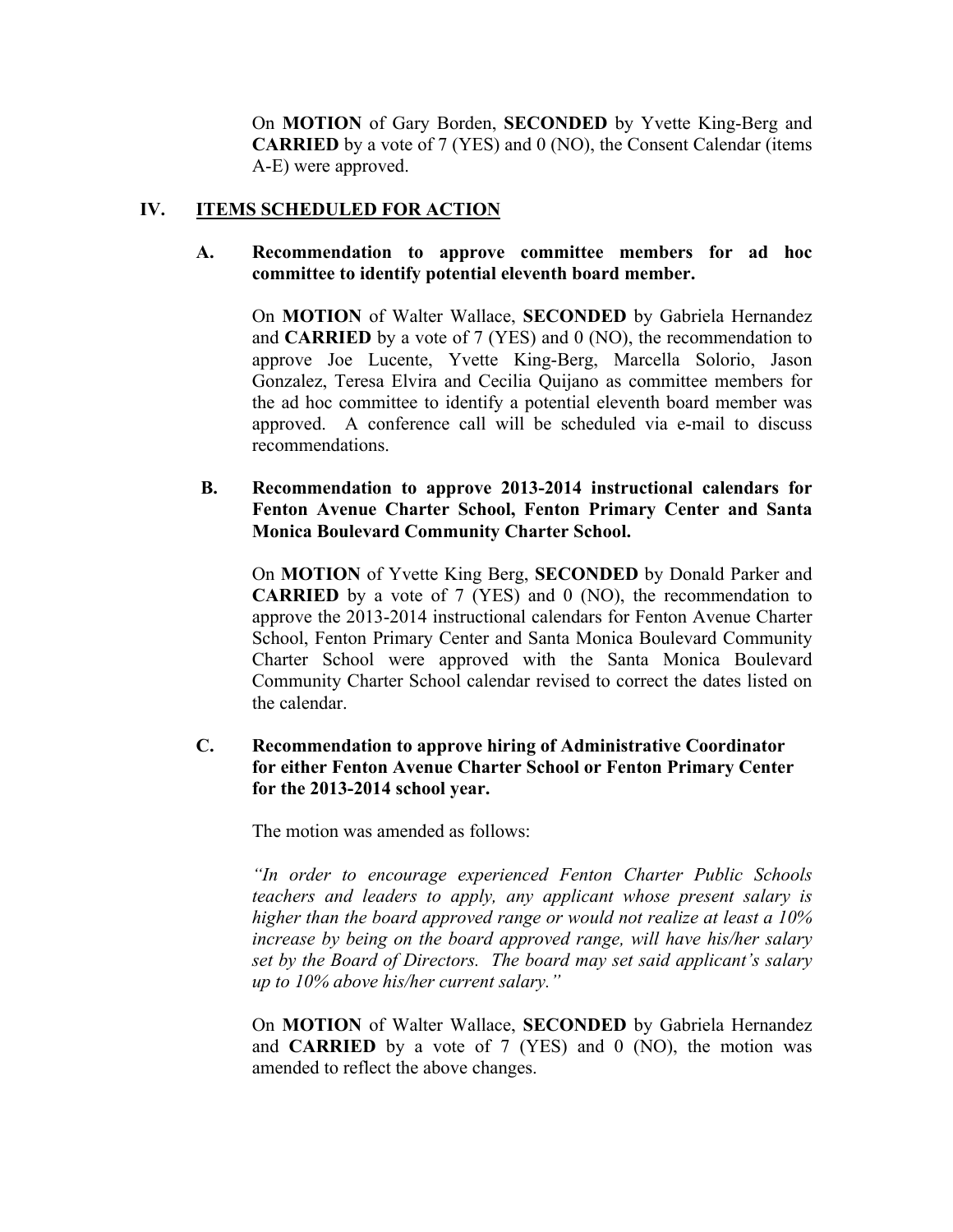On **MOTION** of Yvette King Berg, **SECONDED** by Donald Parker and **CARRIED** by a vote of 7 (YES) and 0 (NO), the recommendation to hire an Administrative Coordinator at a salary to range between \$70,000 and \$85,000, with compensation to be determined by the number of work days the Administrative Coordinator is assigned, was approved as amended.

It was further approved that the Executive Director, Directors of Fenton Avenue and Fenton Primary Center, Administrative Coordinator, a member of the Board of Directors, and current Faculty and Classified Representatives of Fenton Avenue and Fenton Primary conduct the interviewing for this position during the month of March 2013, return to the April  $4<sup>th</sup>$ , 2013 meeting with a recommendation for filling the position and specific salary offer, and propose a recommendation to the Board for the specific placement of the current Administrative Coordinator, Stacy Hutter, and the new Administrative Coordinator.

#### **D. Recommendation to approve hiring of Office Assistant for Fenton Primary Center for the 2013-2014 school year.**

On **MOTION** of Gabriela Hernandez **SECONDED** by Donald Parker and **CARRIED** by a vote of 7 (YES) and 0 (NO), the recommendation to approve the hiring of an Office Assistant for the Fenton Primary Center at a salary to range from \$30,000 to \$35,000 (to be determined by the number of work days) with the interviewing process to be conducted by the Director of the Primary Center, Office Manager of the Primary Center, Administrative Coordinator and current Faculty Representatives of FPC and Classified Representatives of FCPS (Rolando Gutierrez and Jason Gonzalez) with a recommendation for hire and salary offer brought to the Board on April  $4<sup>th</sup>$ , 2013 was approved. It was further approved that this position be opened to current staff and other interested parties on Monday, March 11, 2013, with applications due by Friday, March 29, 2013. Additionally approved were the following procedures and timeline: Between March 11 and March 29, applicants will be asked to submit completed applications, sign-up for, complete and pass the paraprofessional examination, and word processing and translation examination prior to being invited to continue to the interview phase of the hiring process.

#### **E. Recommendation to approve contracting Grant Thornton LLP for actuarial study services through 2016 for the Fenton Charter Public Schools.**

On **MOTION** of Gary Borden, **SECONDED** by Walter Wallace, and **CARRIED** by a vote of 7 (YES) and 0 (NO), the recommendation to approve the contract with Grant Thornton LLP for the fixed price of